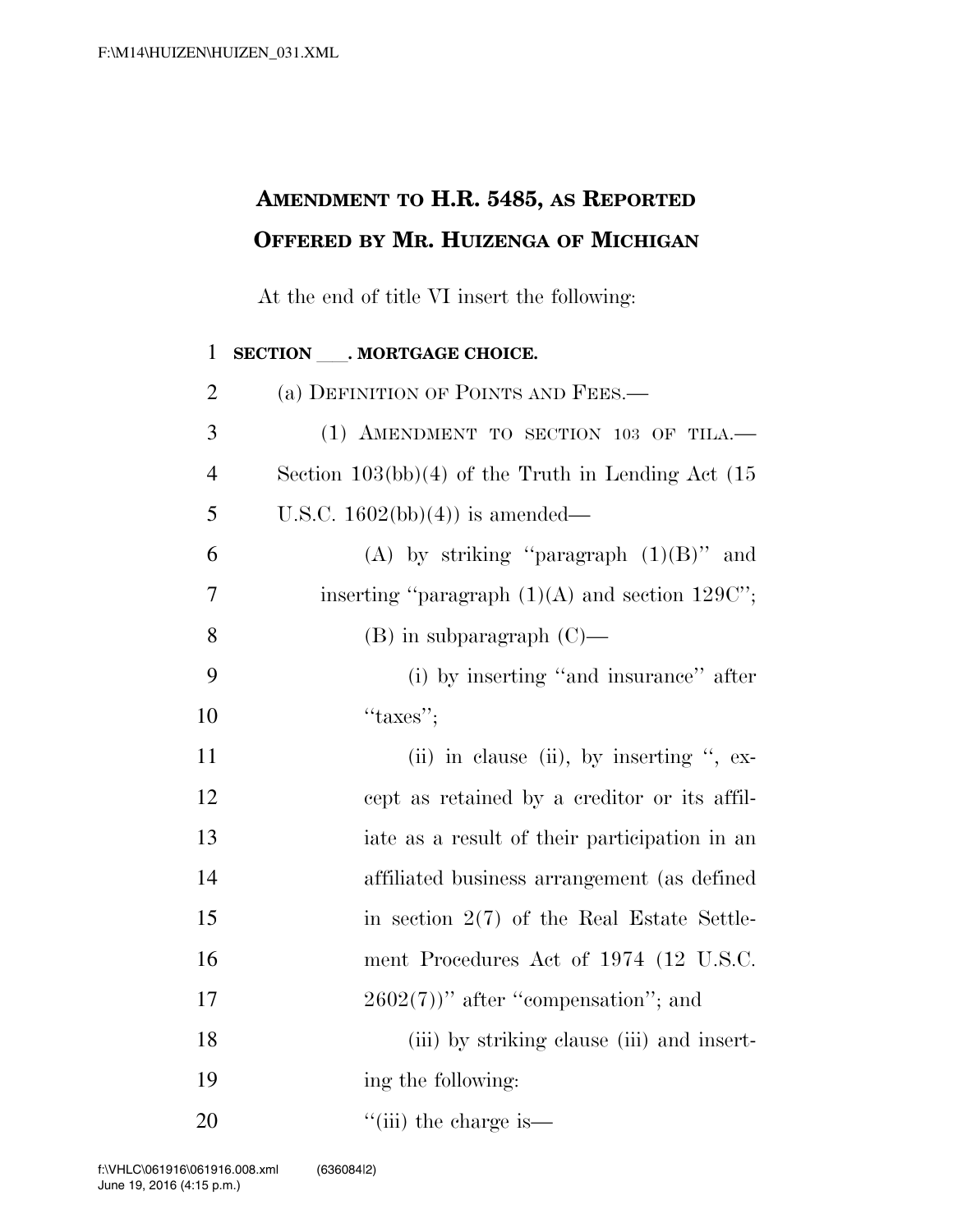| $\mathbf{1}$   | $\lq\lq$ a bona fide third-party charge                   |
|----------------|-----------------------------------------------------------|
| $\overline{2}$ | not retained by the mortgage originator,                  |
| 3              | ereditor, or an affiliate of the creditor or              |
| $\overline{4}$ | mortgage originator; or                                   |
| 5              | "(II) a charge set forth in section                       |
| 6              | $106(e)(1);$ "; and                                       |
| 7              | $(C)$ in subparagraph $(D)$ —                             |
| 8              | (i) by striking "accident,"; and                          |
| 9              | (ii) by striking "or any payments"                        |
| 10             | and inserting "and any payments".                         |
| 11             | $(2)$ AMENDMENT TO SECTION 129C OF TILA.                  |
| 12             | Section 129C of the Truth in Lending Act (15              |
| 13             | U.S.C. $1639c$ is amended—                                |
| 14             | (A) in subsection (a) $(5)(C)$ , by striking              |
| 15             | "103" and all that follows through "or mort-              |
| 16             | gage originator" and inserting " $103(bb)(4)$ ";          |
| 17             | and                                                       |
| 18             | (B) in subsection (b) $(2)(C)(i)$ , by striking           |
| 19             | "103" and all that follows through "or mort-              |
| 20             | gage originator)" and inserting " $103(bb)(4)$ ".         |
| 21             | (b) RULEMAKING.—Not later than the end of the 90-         |
| <u>22</u>      | day period beginning on the date of the enactment of this |
| 23             | Act, the Bureau of Consumer Financial Protection shall    |
| 24             | issue final regulations to carry out the amendments made  |